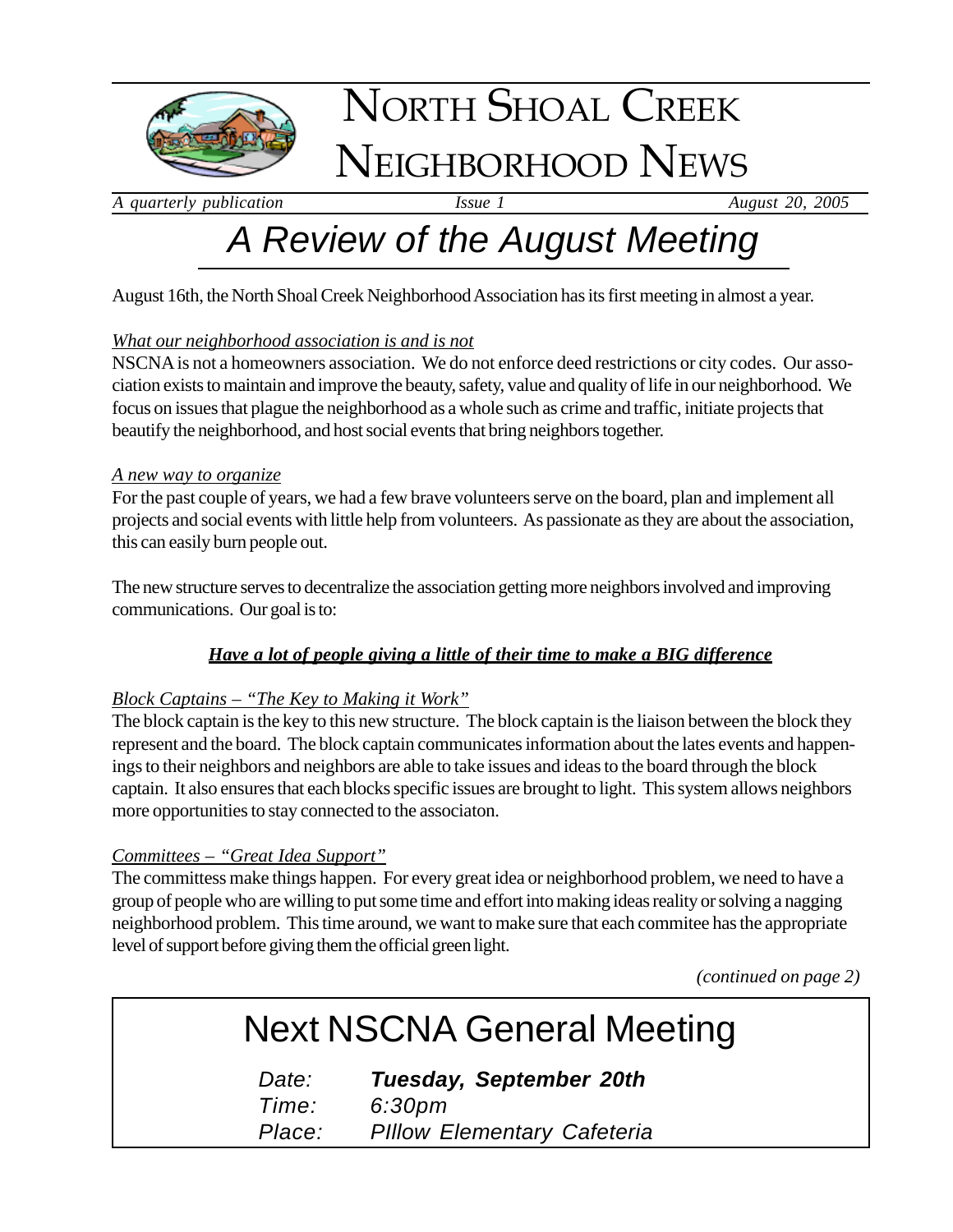#### *What you can do*

Please get involved as a board member, block captain, or commitee member!! Come to our next meeting to learn more and meet the other folks who are wanting to get involved. There are a diverse group of folks from young couples and new parents to folks who founded this neighborhood attending, so you are bound to find people you connect with. Below are descriptions of the commitees that are being pulled together and more about block captains. We hope you will get involved and look forward to seeing you at the next meeting!

### *Committees*

In order for a commitee to officially form, it must have the following: a board member must be in the commitee, three neighbors must join the commitee, and a coordinator must be chosen. The following commitees are trying to form:

**Beautification Commitee -** This commitee plans to revive our "Yard of the Month" award.

**Traffic Commitee -** address traffic issues

**Safety Commitee -** address crime and safety in our neighborhood

**Social Commitee -** plan all neighborhood social events and garage sale

**Tech Commitee** - create a listserv and website for the organization

### *Block Captains*

The map on the next page shows what blocks still require representation. For more information on becoming a block captain, please come to our next meeting. If you cannot make the meeitng, contact Eric Thronson at ....

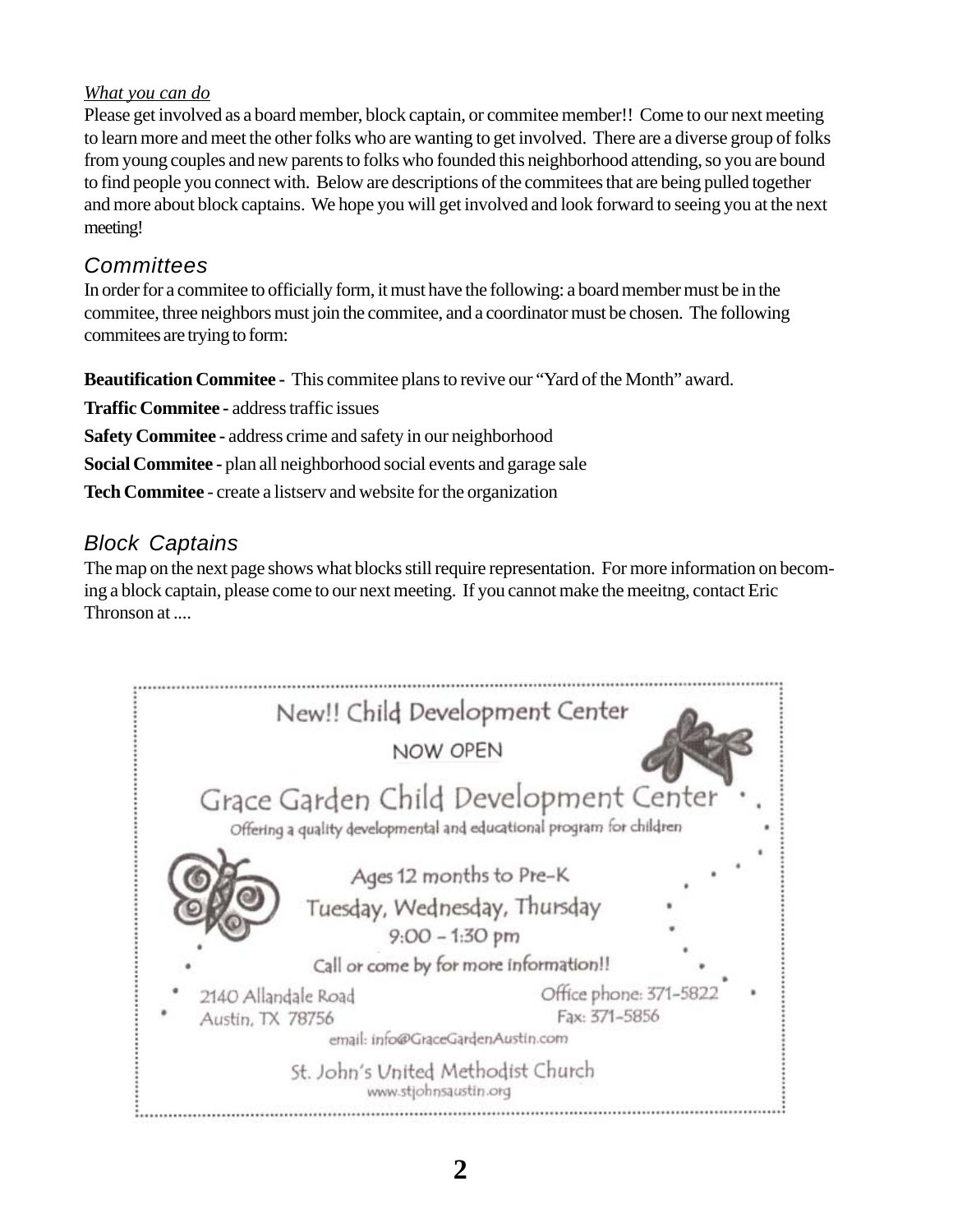$c<sub>s</sub>$ GR GR  $c\dot{s}$ GR  $c<sub>s</sub>$  $MF-3$ Separate ומיים<br>אלה ל LO MF  $\frac{1}{2}$  $\frac{1}{\circ}$  $\circ$   $\circ$   $\circ$ WIF  $\overline{\cdot}$  $MF-4$ ics  $6.51$ CS  $LEGEND:$  $\frac{4}{2}$  $\frac{1}{2}$  = blocks that<br>have block captains  $\sum_{i=1}^{n}$  $\frac{1}{\circ}$ Ş CS.  $\overline{\circ}$ **BURNET** ء<br>arcs  $MF$ ts: MF-Millway<br>Rockwood These are<br>covered by 100 Briarwood r.s block captains. remainder of the  $\begin{array}{l} \displaystyle \mathbf{A}_{d,\mathbf{R}_{d},\mathbf{R}_{d},\mathbf{R}_{d}} \\ \displaystyle \mathbf{B}_{d,\mathbf{R}_{d},\mathbf{R}_{d}} \end{array}$ books are available.  $\tilde{\mathfrak{c}}$  $G^R$ resiy<br>-- -奕  $c$ s لا-65

 $\mathcal{L}_{\mathcal{A}}$